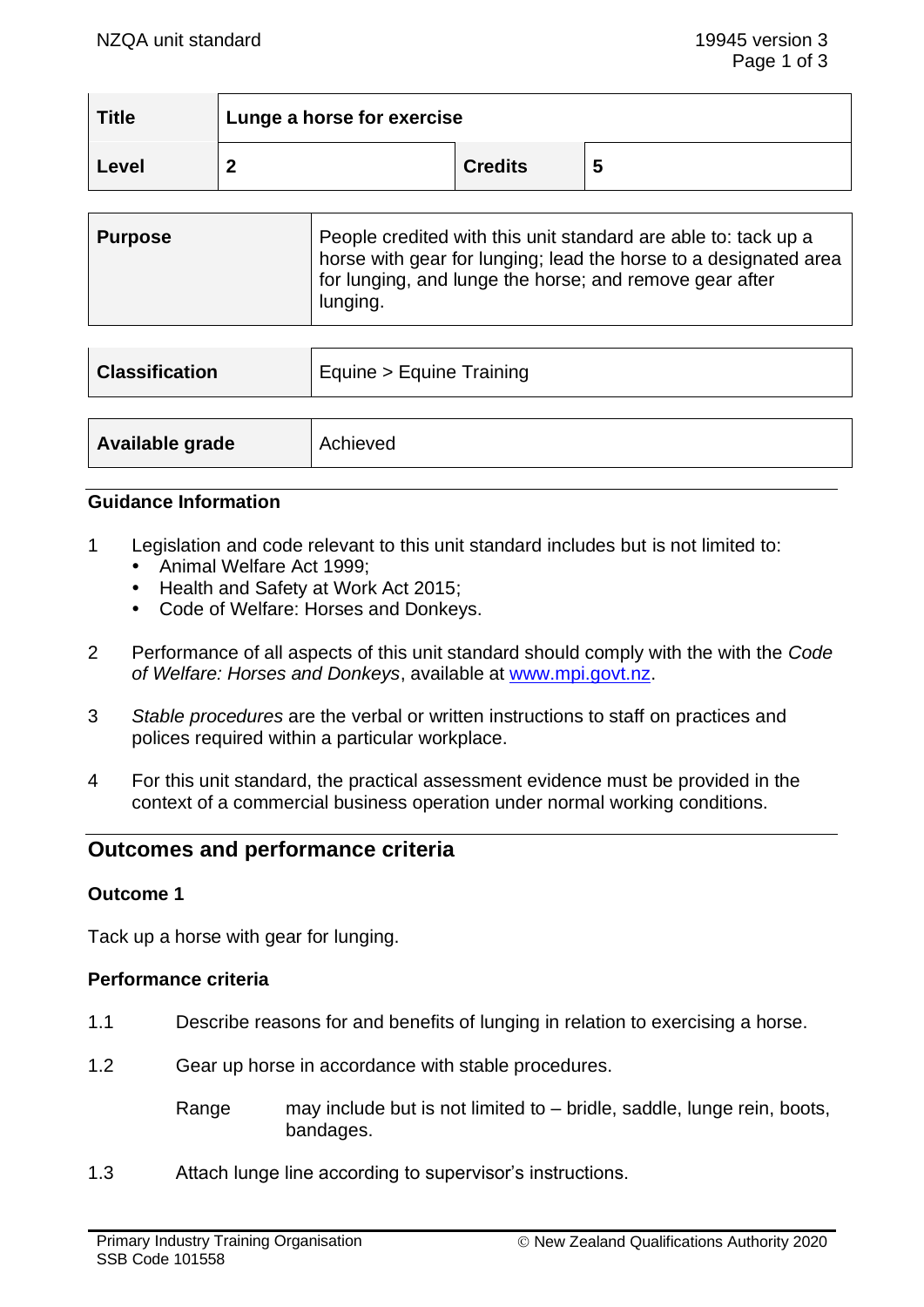1.4 Check gear for safety, and report any unsafe features to the supervisor, in accordance with stable procedures.

## **Outcome 2**

Lead the horse to a designated area for lunging, and lunge the horse.

#### **Performance criteria**

2.1 Identify an area for lunging in terms of its suitability for exercise.

Range flat, even, surface, density and depth, enclosed, quiet.

- 2.2 Wear suitable protective clothing in accordance with stable procedures.
- 2.3 Lunge a horse as instructed by the supervisor.
- 2.4 Position self to maintain contact with the horse at all paces, using voice and/or whip to guide horse.
- 2.5 Lunge horse in a circle on both reins, demonstrating smooth transitions.
- 2.6 Lunge horse in a manner which meets the purpose of exercise, in accordance with stable procedures.

### **Outcome 3**

Remove gear after lunging.

### **Performance criteria**

- 3.1 Secure horse, and remove gear, clean, and store in a safe place, in accordance with stable procedures.
- 3.2 Cool horse, remove sweat, and cover horse in accordance with stable procedures and with the horse remaining calm at all times.

| Planned review date | 31 December 2025 |
|---------------------|------------------|
|                     |                  |

#### **Status information and last date for assessment for superseded versions**

| <b>Process</b> | <b>Version</b> | <b>Date</b>       | <b>Last Date for Assessment</b> |
|----------------|----------------|-------------------|---------------------------------|
| Registration   |                | 25 September 2003 | 31 December 2022                |
| Review         |                | 23 April 2008     | 31 December 2022                |
| <b>Review</b>  | ≏<br>s.        | 25 June 2020      | N/A                             |